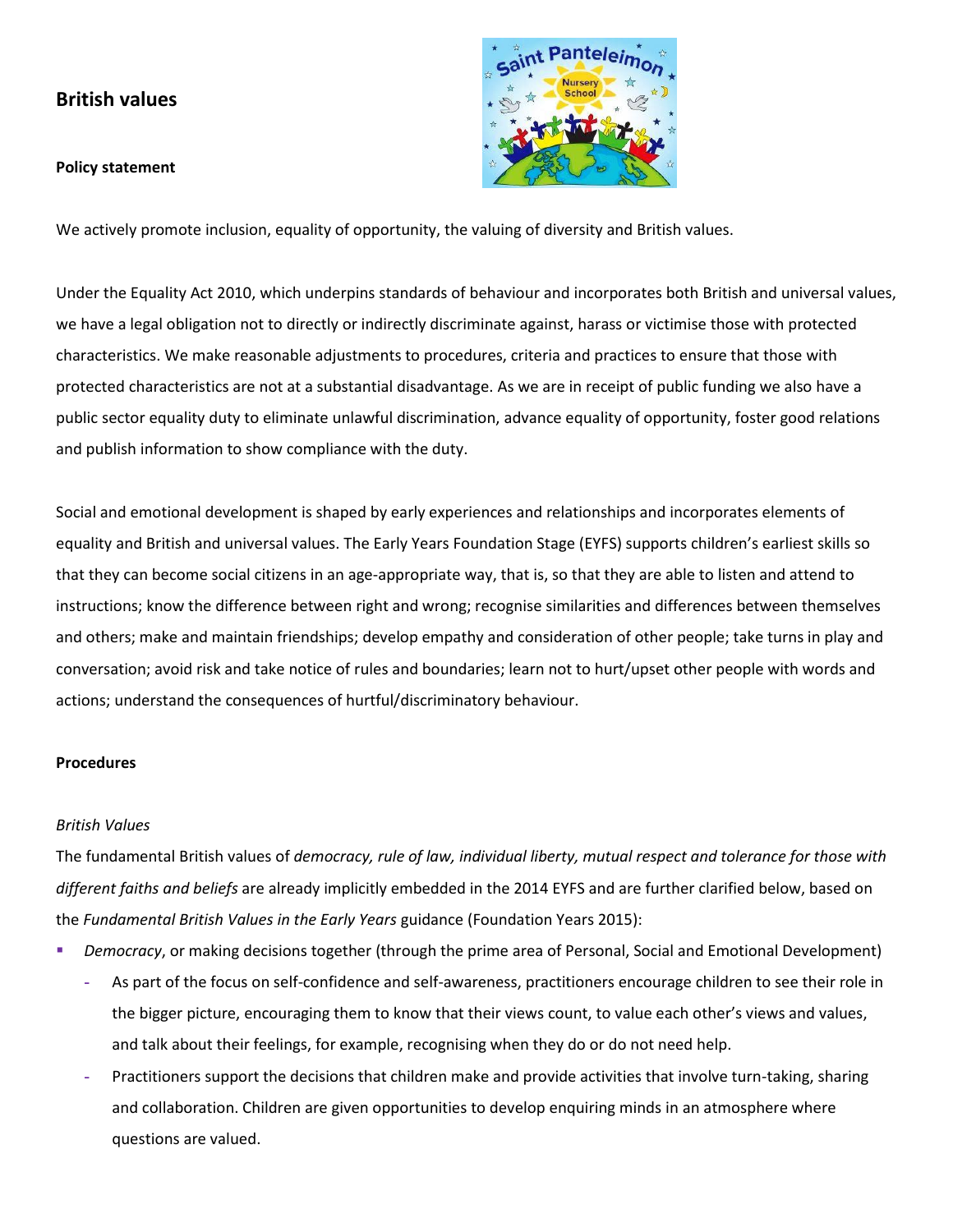- Rule of law, or understanding that rules matter (through the prime area of Personal, Social and Emotional Development)
	- **-** Practitioners ensure that children understand their own and others' behaviour and its consequence.
	- **-** Practitioners collaborate with children to create rules and the codes of behaviour, for example, the rules about tidying up, and ensure that all children understand rules apply to everyone.
- *Individual liberty***, or** freedom for all (through the prime areas of Personal, Social and Emotional Development, and Understanding the World)
	- **-** Children should develop a positive sense of themselves. Staff provide opportunities for children to develop their self-knowledge, self-esteem and increase their confidence in their own abilities, for example through allowing children to take risks on an obstacle course, mixing colours, talking about their experiences and learning.
	- **-** Practitioners encourage a range of experiences that allow children to explore the language of feelings and responsibility, reflect on their differences and understand we are free to have different opinions, for example discussing in a small group what they feel about transferring into Reception Class.
- *Mutual respect and tolerance*, or treating others as you want to be treated (through the prime areas of Personal, Social and Emotional Development, and Understanding the World)
	- **-** Practitioners create an ethos of inclusivity and tolerance where views, faiths, cultures and races are valued and children are engaged with the wider community.
	- **-** Children should acquire tolerance, appreciation and respect for their own and other cultures; know about similarities and differences between themselves and others, and among families, faiths, communities, cultures and traditions.
	- **-** Practitioners encourage and explain the importance of tolerant behaviours, such as sharing and respecting other's opinions.
	- **-** Practitioners promote diverse attitudes and challenge stereotypes, for example, sharing stories that reflect and value the diversity of children's experiences and providing resources and activities that challenge gender, cultural or racial stereotyping.
- *In our setting it is not acceptable to:*
	- **-** actively promote intolerance of other faiths, cultures and races
	- **-** fail to challenge gender stereotypes and routinely segregate girls and boys
	- **-** isolate children from their wider community
	- **-** fail to challenge behaviours (whether of staff, children or parents) that are not in line with the fundamental British values of democracy, rule of law, individual liberty, mutual respect and tolerance for those with different faiths and beliefs

# *Prevent Strategy*

Under the Counter-Terrorism and Security Act 2015 we also have a duty *"to have due regard to the need to prevent people from being drawn into terrorism"*.